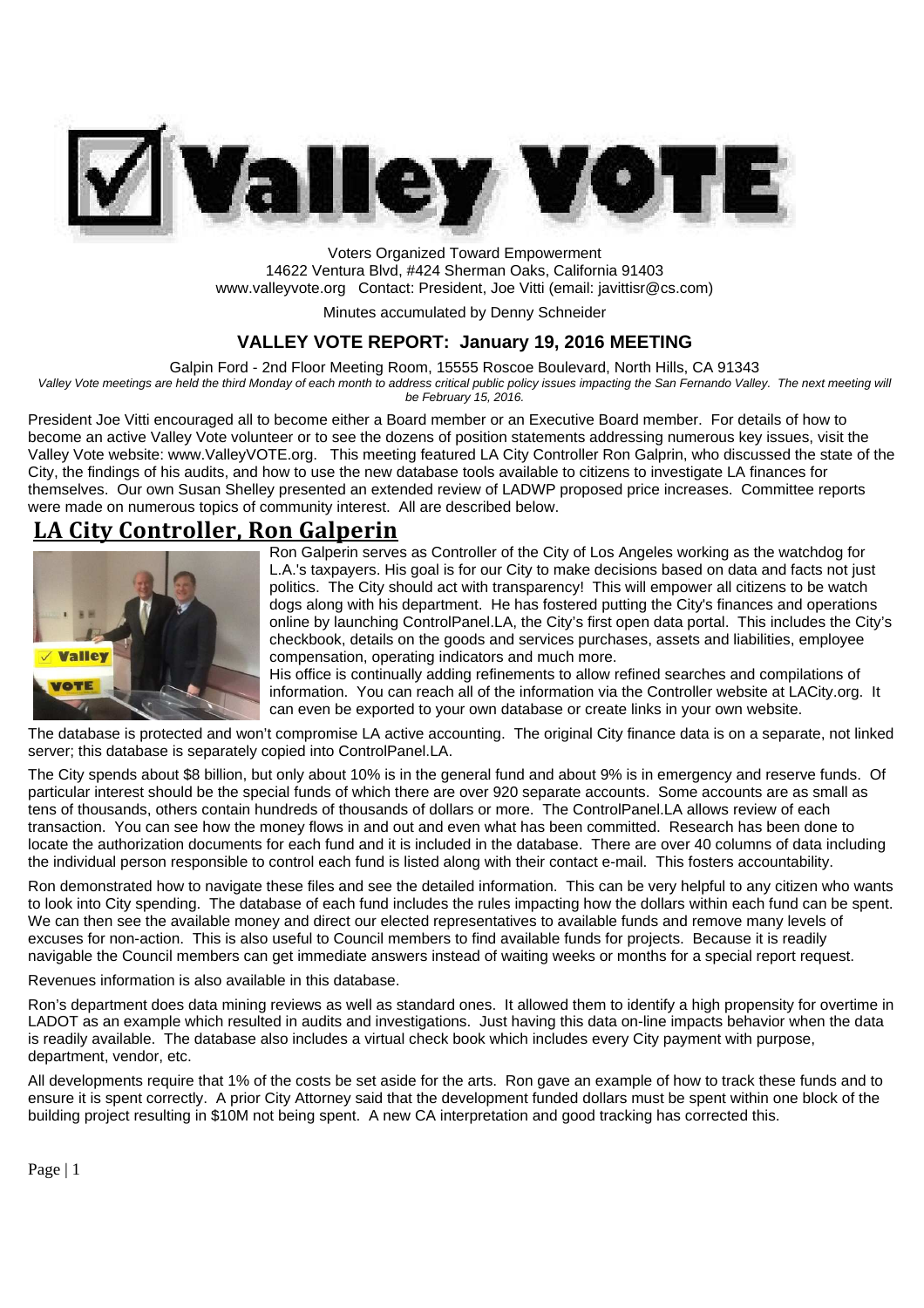Actions are underway to address mitigation fees. By getting these funds spent appropriately it removes the violations of trust that mitigations will be done when approving projects. Similarly, Ron has identified 43 different funds related to housing and homeless activities that can be accessed for action. Many of the special funds have very limiting purposes. Identifying the purposes and comparing these with needs makes the funds more likely to be correctly spent when needed.

Ron went on to show information about our greatest asset—employees. The database shows salaries and pensions. It includes all details of pay for each line from highest earners on down and allows comparison of compensation with equivalent jobs outside of the City structure.

One of the Controller's priorities has been to make the Dept. of Water and Power more transparent and responsive to ratepayers. He created UtilityPanel.LA, a data portal featuring key financial data about DWP spending and payroll. The Controller's office conducted audits of the utility's Joint Training Institute and 600 page Joint Safety Institute and released an Industrial, Economic and Administrative Survey of the DWP, with specific recommendations for structural reforms and creation of performance dashboards.

The LADWP data shows much has been spent for safety and training. Ron is looking to see if there is corresponding improvements to the money spent. Worker's Comp is another concern for extensive review. The website metrics allows for evaluation of LADWP. However, as Ron said, be sure to use the right metric.

There's even an ability to compare pay scales for LADWP versus equivalent LA City scales. On average LADWP pays over 25% greater. This didn't happen overnight. Many in the City Council have had an incentive to pay highest. The IBEW is a spectacular advocate for their constituents. Though the rates are problematic, it will take a long while to fix it. See our 600 page report calling for governance reform. The number of water breaks is steady, but bigger, greater impact ones are occurring. Need better coordination of utilities work on streets and for them to pay their fair share. In regards to the controversial utility transfer: no good full replacement alternative exists at this time. There are many ways to get to the database information: ControlPanel.LA, UtilityPanel.LA, LAController.org or via LACity.org.

## **LADWP Rate Hikes, Susan Shelley**



The rate increases proposed are not justified given the pay scales paid above City or in the private sector. The bills are getting crippling too high and getting worse—especially with the San Fernando Valley. Property owners have until the morning of February 17 to deliver written protests to the City. The protest form can be found below. Distribute these to your friends and neighbors. One vote per each parcel. It requires greater than half of the LADWP customers or more than 300,000 people to succeed in the protest. Everyone received a multi-page notice of the rate increase, but it's hard to decipher.

People are encouraged to attend the LADWP Commission meeting Jan 20, but your and 300,000 others will make a much bigger statement. Prop 218 requires a 2/3 vote of the voters to raise taxes. These rate increases are a way around the law and must be stopped. It's true that the electrical side was exempted from the restriction. It was a purely political decision by the state legislature.

Community meetings by LADWP followed by approvals by elected officials who are beholden for prior election support does not justify these increases. This protest is a political statement that must be made. Without putting pressure on our elected officials nothing will change.

The City Charter says that "surplus money" may be transferred from LADWP, but is this money really surplus? If it were surplus then the City wouldn't have to raise our rates an equivalent amount! Over the last many years LADWP has borrowed \$23 billion for projects while the transfers have been made.

LADWP has a good bond rating because Moodys and Fitch have indicated that they have the ability to raise rates at almost any time that more money is needed. There's a base rate with "adjustment factors" additional. The "adjustments" represent 65% of the fees and we don't even have an ability to decipher them.

The most recent action of the Board of Commissioners took the caps off many of the adjustments so that fees to us as consumers can go up even more! Sample adjustments are a litany of acronyms: BRRTA (base rate revenue target adjustment), OVRA (Owens Valley rate adjustment) or WSA (water security adjustment)… There are no public notifications necessary for the rate adjustment changes other than those to the Commission and these increases can be included on the consent calendar with the dozens of other issues covered at their meetings.

One of the audience members suggested that this protest be publicized to the non-English speaking owners as well. Everyone was urged to help get the word out.

It was suggested that we start a protest vote in November as well to vote NO on everything until sanity is brought back into the requests for money. An example is when 65% of Valley voters overwhelmingly rejected another sales tax increase despite the electeds' requests.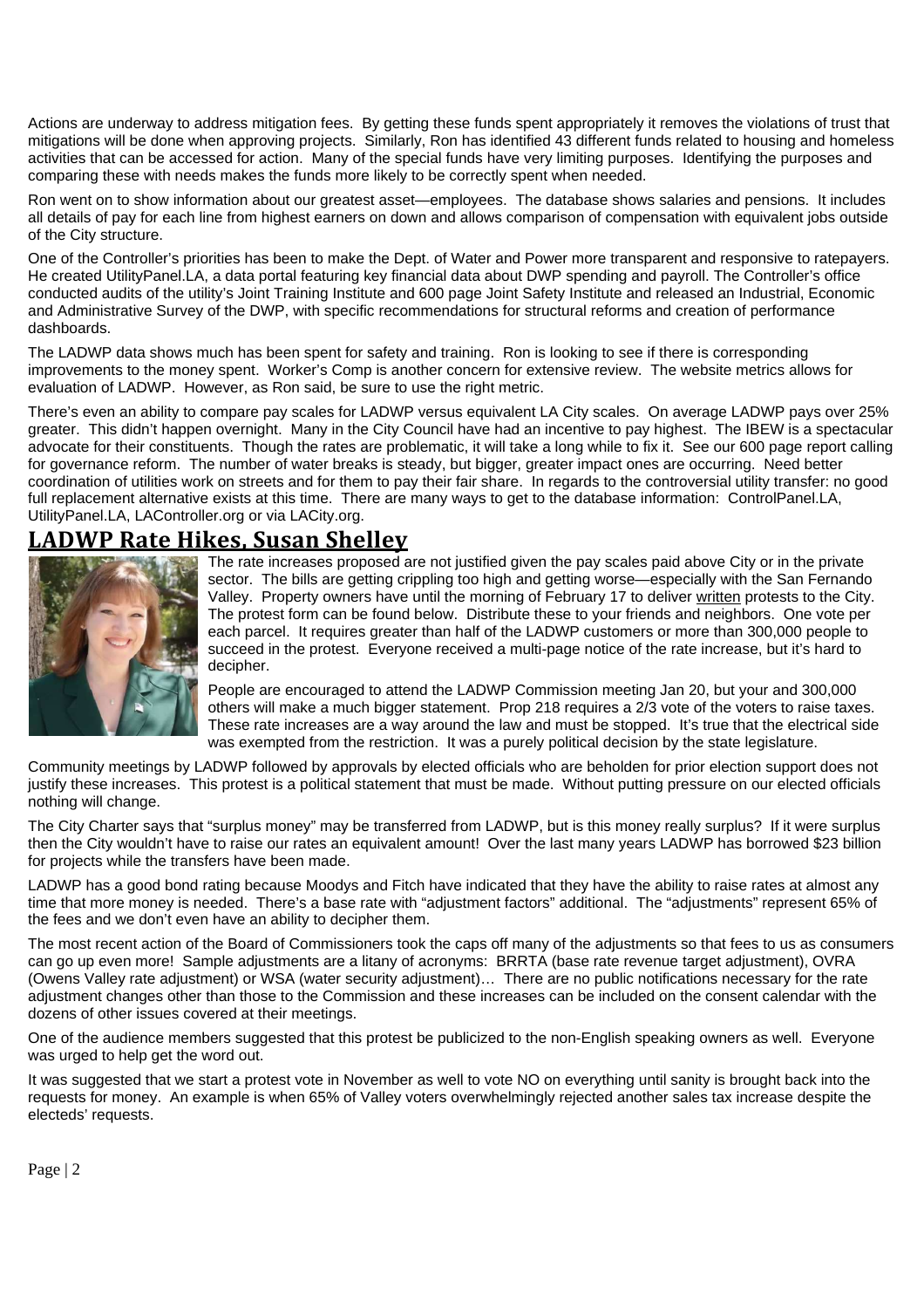There may be a Charter amendment ballot measure to change the governance regulation of the LADWP. We support it. LADWP spent \$24M for green technology "incubator" companies with no requirement for payback. Make LADWP accountable to us, the people of LA!

## **PROTEST THE LADWP WATER RATE INCREASE!**

To protest the new water rate ordinance, just write on a piece of paper (you can use the lower portion of this one):

Your **name** (or the name of the DWP customer)

Your **address** (the property address, not a P.O. Box or billing address) The words, "**LADWP Water Rate Ordinance"** The words, "**I protest"** or "We protest" Mail or hand-deliver it to: City Clerk 200 N. Spring Street, Room 395 Los Angeles, CA 90012

It must arrive **by the morning of February 17** to be counted. One protest per address will count. If half of all DWP customers file a valid protest, the rate hike will not be imposed. It must be on paper to be valid, no e-mail or calls will count, although you can certainly call your City Council representative and express your views. It might help.

\_ \_ \_ \_ \_ \_ \_ \_ \_ \_ \_ \_ \_ \_ \_ \_ \_ \_ \_ \_ \_ \_ \_ \_ \_ \_ \_ \_ \_ \_ \_ \_ \_ \_ \_ \_ \_ \_ \_ \_ \_ \_ \_ \_ \_ \_ \_ \_ \_ \_ \_ \_ \_ \_ \_ \_ \_ \_ \_ \_ \_ \_ \_ \_ \_ \_ \_ \_

# **COMMITTEE REPORTS**

### **Rental Housing Supply - Vic Viereck**

Last November I reported to Valley VOTE on so called Affordable Housing Covenants, which the city of Los Angeles is trying to use to impose affordable housing on 100% of some apartment houses. In a discussion I had with a Deputy City Attorney I was told that hundreds of property owners were involved with the covenants. The officials have not learned that it's government policies that are making housing less affordable. While the stated policies are to provide housing that's affordable, their policies result in the opposite.

When rents are compared between apartments in rent controlled cities, like Santa Monica, San Francisco, New York, and Los Angeles with rents in cities without rent control, it's the rent controlled cities that have higher rents. Although rent control is supposedly used to prevent higher rent, the cities I mentioned have had their rent control for decades, and still have the highest rents. The availability of courtrooms for rental problems makes availability of resolving delinquencies minimal. Such policies severely discourage investment in apartments. When apartment owners are penalized for selling their property, fewer people want to buy apartments. That discourages construction of new apartment buildings. Increasing supply helps affordability.

Prior to 1986 federal income tax, due to relatively short depreciable lives, resulted in tax shelters. The Federal 1986 Tax Reform Act stretched the depreciable life of apartments from 19 years to 27 1/12 years, eliminating the tax so called "loophole" that people used to save on their income tax. Many investors previously bought apartments because of the tax shelter. Eliminating that tax shelter has resulted in less shelter for people needing a place to live.

Some people are complaining about the potential pass through of earthquake retrofit costs being (only) partially passed through to tenants at a maximum total pass through cost of \$38.00 a month per apartment. Tenants are complaining about possibly having to pay some of the cost (no more than \$38 a month per apartment) of retrofitting their apartments. With about all other products and services, the customers normally pay 100% of the cost, plus some profit. If not, it makes such services and products less available and more expensive. That also affects investment in housing.

Be careful what you ask for.

Victor N. Viereck (818) 985-9174 vicviereck@sbcglobal.net

## **Airport Report Denny Schneider, Alliance for a Regional Solution to Airport Congestion, ARSAC**

Yes, LAX is being improved, but will it be enough to provide the first class airport which is safe, secure, and convenient that we deserve? There was a 2006 LAX Stipulated Settlement calling for a restudy of the LAX plan and to promote spreading regional airport use to remove congestion; it didn't. The traffic concentration around LAX is legendary and is getting worse.

LA exclusively promoted LAX (not Ontario Airport which we control) resulting in record passenger concentration. Over 95% of international and about 75% passengers overall within the region use LAX. LAX passenger service is a record high of 75 Million Annual Passengers. We objected, but LA lawyers have routinely stretched the enforcement process until it became meaningless. Thanks for nothing to our City leaders for their inattention. Sorry to all residents locally and of the total region who want protection for our economy should anything bad happen at LAX without backup facilities.

Most Settlement provisions expired at the end of 2015. Who noticed? The important Settlement provision—enforcement—had a fatal flaw. Cudos go to LA legal for their use of the legal system to stymie efforts to protect neighbors and the region. The intent of the regionalization provision, for instance, called for annual reports to document activity with the intent of fostering

Page | 3